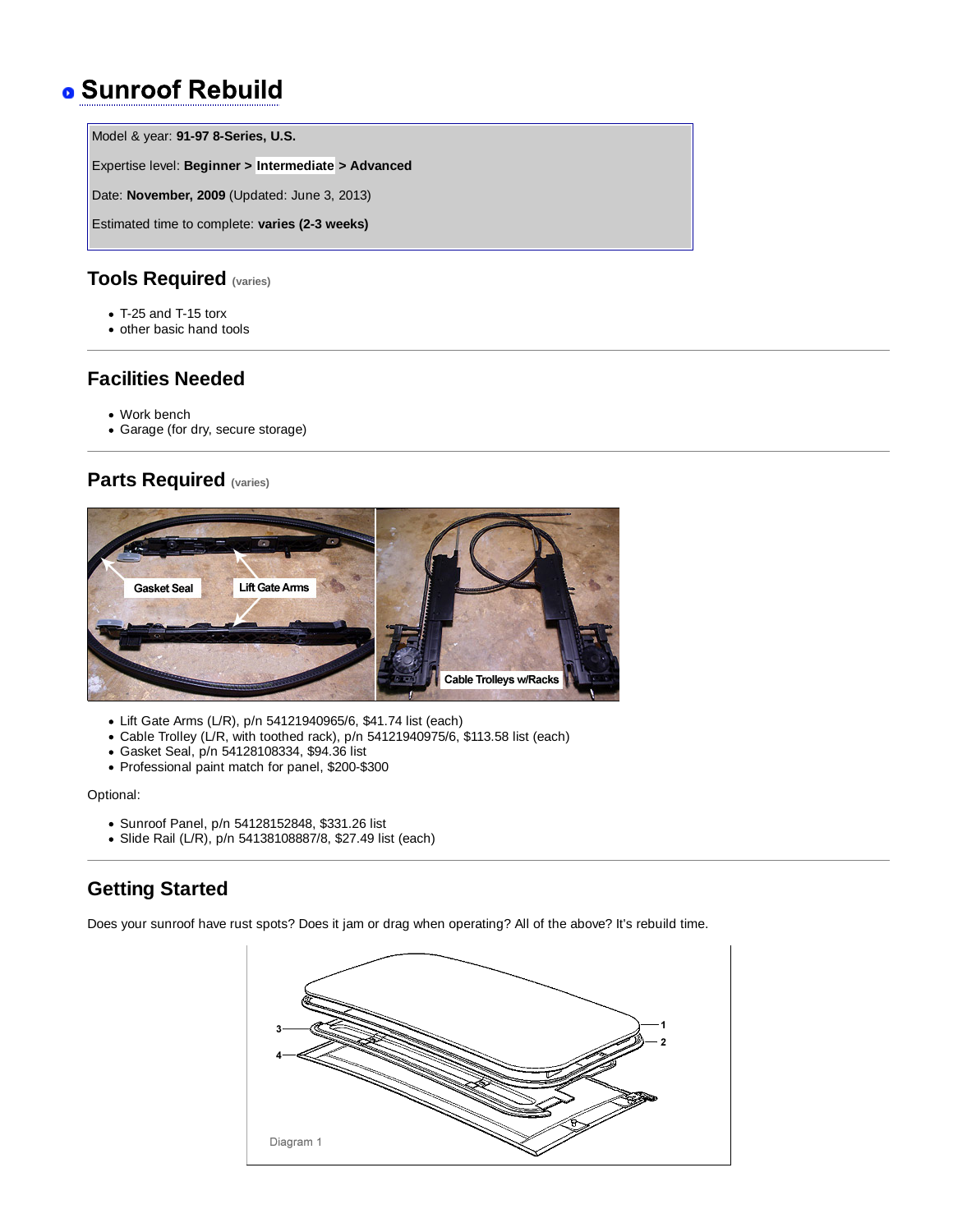**Rust.** The 8-series' sunroof panel (#1, diagram 1) is constructed of two metal sheets mated together with the assistance of staple joints every 4-5 inches along the outer rim. A formed U-shaped gasket seal (#2, diagram 1) attaches to the panel, which deteriorates over time and traps water at the bottom. When the water soaks the staple joints, rust develops. This explains why rust is typically found every 4-5 inches along the edge. There are two possible solutions:

1) New panel > professional paint match > new gasket - Instantly eliminates all rust but expensive. Complicating this is the adhesive trim on the panel's underside (#3, diagram 1). This trim serves to hold down the ceiling liner (#4, diagram 1) and covers the panel's unsightly underside in tilt position. It's outrageously expensive to replace (list \$693.39) and needs to be re-used, if possible, in order to keep costs down. Perform all panel installation work yourself for more savings (procedures below).

2) Refurbish panel > professional paint match > new gasket (recommended) - More affordable/practical. Use a professional auto body shop. DO NOT use factory touch-up paint to cover treated rust damage (this looks bad and will not last -- ask me how I know!). This method leaves the expensive trim undisturbed (#3, diagram 1). Simply remove old gasket seal, then cover and tape trim before delivering panel to your favorite body shop (expect \$250-\$300). Perform all panel removal and installation work yourself (procedures below).



**Jamming/Dragging**. These problems are all related to the sliding ceiling liner (#4, diagram 1). The plastic toothed racks (#1, diagram 2) which control its movement can fail or skip teeth, causing uneven tracking. However this probably means the main cable trolleys with integral gear (#2, diagram #2) are failing, causing additional wear on the teeth of the metal slide rail (#3, diagram 2). Even the main lifting gate arms may crack (#4, diagram 2) potentially causing alignment issues. The only repair is parts replacement.

> Sunroof Simplification: Almost all sunroof movement problems are related to defective trolley gears, which control the ceiling liner. Eliminate these parts and never be troubled again! See Sunroof Simplification.

*You will not know the extent of the problem - nor the parts to order - until you remove the sunroof and ceiling liner (see procedures* below). This is a good project to pair with a headliner replacement, if applicable. However it is not necessary to remove the headliner for this work. Attach a battery charger or disconnect batteries while your car is down, for battery health.

I recommend avoiding professional BMW specialists for panel removal/installation or *any* repair of the sunroof mechanism. Most shops are unknowing and regard this work as trivial -- and will treat it that way. Instead, assume the responsibility yourself. You'll thank me later.

NOTE: your car will be unusable for the duration of the repair (unless you don't mind driving with a missing sunroof). The replacement parts specified are typically *not* stocked by dealers and will have to be ordered, delaying repairs.

TIP: If your sunroof has jammed completely and is now "out of sync", unplug the sunroof switch briefly to re-set. Or, use the special sunroof wrench (in your trunk tool kit) to turn motor directly. From the fully closed position, press up on switch (tilt) and hold 10 seconds for additional calibration, if necessary.

### **Procedure**

#### Sunroof Panel Removal:

**1)** Tilt sunroof by pressing up on switch.

**2)** Reach into partially retracted ceiling liner near the outer edges and feel for the liner's metal release rods. Press gently outboard to release ceiling liner from pin. See image below (panel removed for clarity). Push liner fully rearward.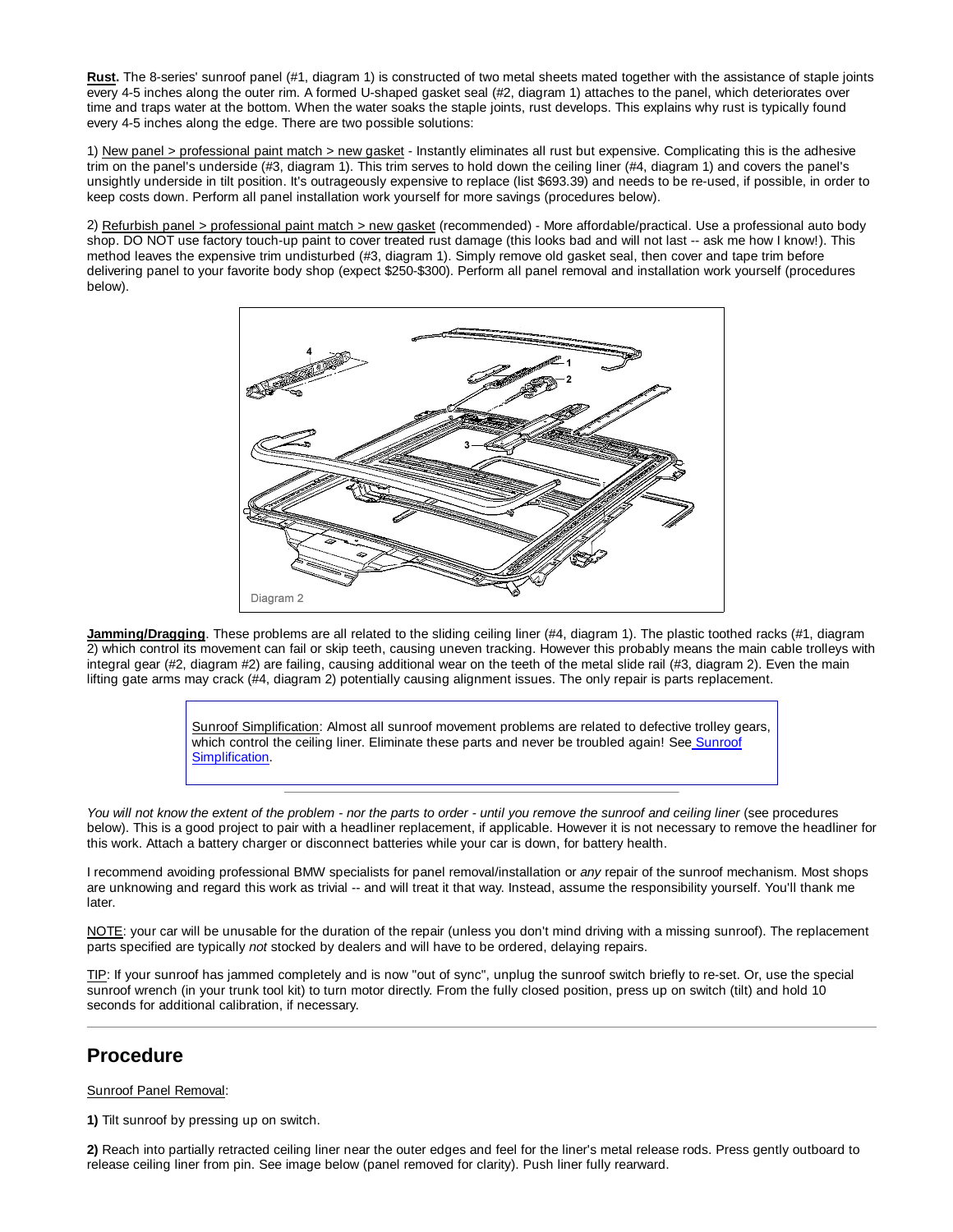

**3)** Using T-25 torx, remove the 3 now-visible sunroof panel screws on inside of each lifting gate arm. Lift panel out; set aside.

**4a)** You may now begin taking inventory of replacement parts needed. Begin by inspecting the plastic toothed racks for breakage. See image below (racks & covers removed for clarity):



**4b)** Then inspect lifting gate arms for cracks. See image below (arms removed for clarity).



### Ceiling Liner Removal:

**5)** From "tilt" position, remove toothed racks by pulling up on outer edge (to clear cable trolley gear) while pushing rearward. Slide rack off rear of cable trolley while pulling out lock pin. See image below:



- **6)** Slide loose ceiling liner fully forward. Then, fully "open" sunroof (stay clear of moving parts).
- **7)** Slide liner rearward to clear slide rail slot, then pull forward while lifting. Remove liner.

**Alternate Method:** Re-attach liner to toothed racks; close sunroof; detach rain gutter and pull it forward, clear of roof; detach liner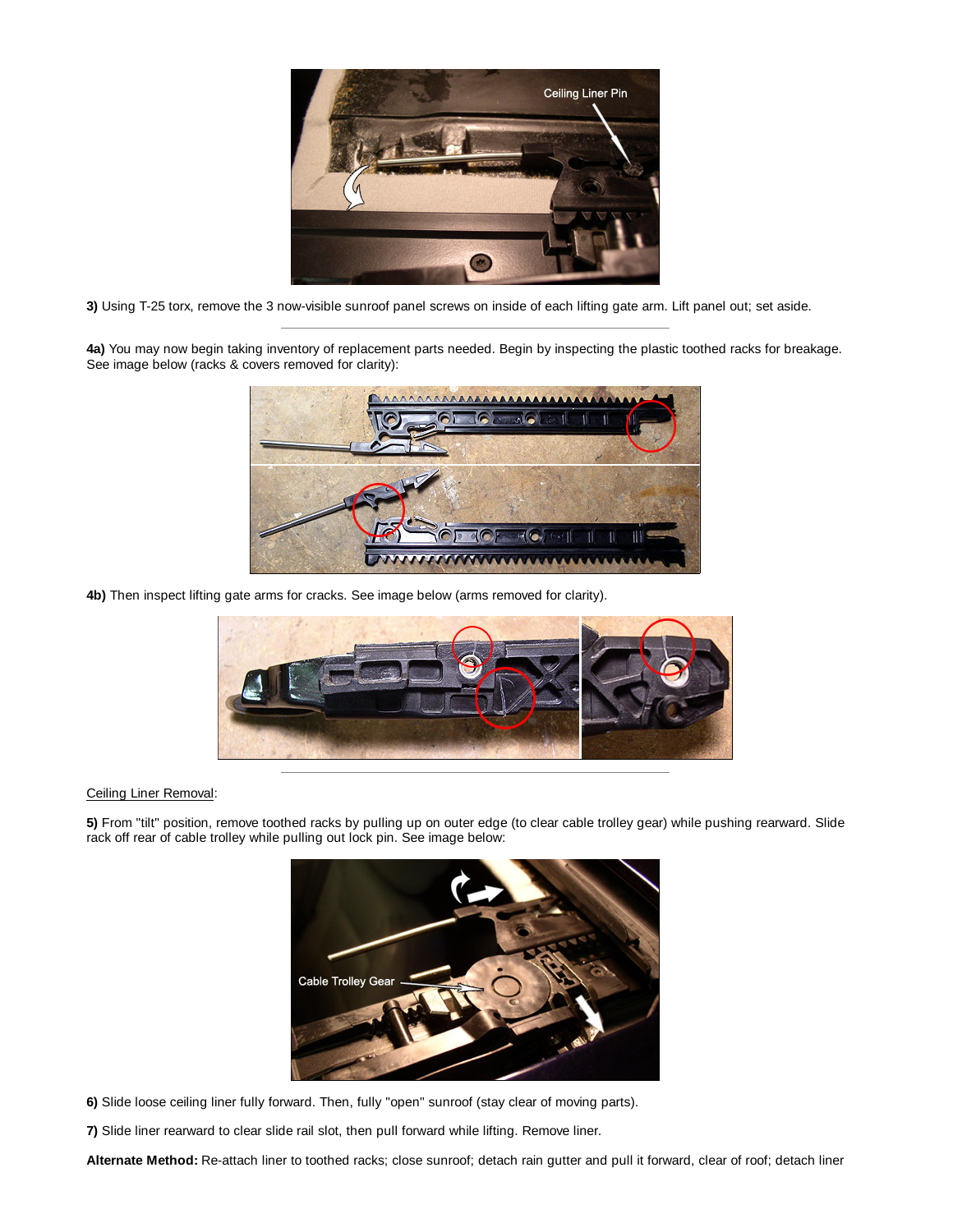and slide fully rearward; pull up on liner and pull out between rain gutter and toothed racks.

NOTE: *DO NOT operate sunroof with toothed racks in place and ceiling liner removed (the toothed racks will snag and break on support frame - ask me how I know). DO NOT allow rain gutter to completely "run over" loose ceiling liner. Keep liner in front of rain gutter when operating motor. DO NOT open sunroof with rain gutter detached from gate arms.*

**8)** Return sunroof to "closed" position. Lift up on inside edge of trolley and attempt to turn gear firmly by hand. Any gear slippage means either cable trolley or slide rail needs replacement, or both.

The trolley gear's vertical axis wears out, no longer fully meshing with toothed rack, resulting in slippage. Complete breakage can occur (see image below). If toothed racks skip teeth of cable trolley with ease (in closed position), the trolley gear has failed. Clattering noises upon tilt/close are indicators too. Look also for metal shavings on slide rail teeth at rear. If excessively worn, replace slide rail. Note steps 10(a) and (b) when re-installing.



**9)** Remove old gasket seal from sunroof panel. Don't be surprised if water drains as you remove seal. Don't be fooled by rust-colored gasket sealant used by the factory. Sunroof rust should be limited to staple joint area. Assess rust damage carefully.

**10)** At this point you should have enough information regarding replacement parts needed. Order parts. Decide which sunroof panel repair suits your budget. Upon installation, note the following as applicable:

**a)** Slide Rail - Replace by removing the five T-15 torx screws with sunroof in full "open" position. Note screw lengths and positions.

**b)** Cable Trolley - With slide rail removed and motor in "closed" position, use T-25 torx to release the 3 sunroof motor screws (note screw lengths and positions). Lower motor and suspend using coat hangar. Pull out trolley cable from copper guide tube and remove. With lift gate arm installed (see step 10[c] below), thread new trolly cable in and position so that cable end appears in notch of slide rail. See image below:



New cable trolleys come with matching toothed racks. They are sync'ed with trolley gear (see step10[e] below) and may be installed together. Once installed, re-install motor, ceiling liner (see step 10[e] below), and test.

**c)** Lift Gate Arms - Detach rain gutter and remove from cable trolley pin by drilling hole into old arm's slide track with hand drill (or,